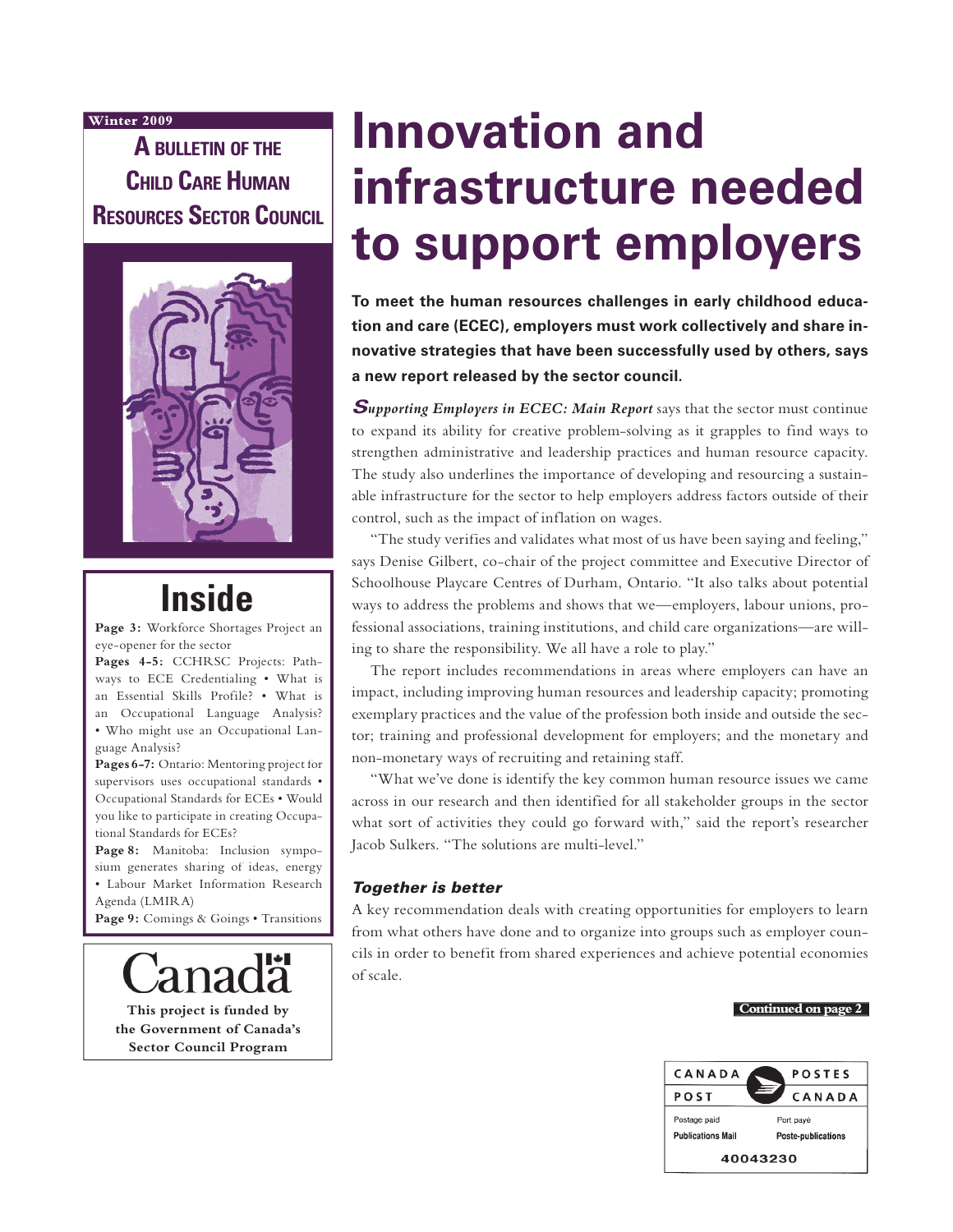### **Innovation and infrastructure needed to support employers**

#### **Continued from page 1**

"If there's something at that level that could be done to enable employers to work together and give them a bigger voice it would perhaps eliminate some of the isolation we feel as employers," said Gilbert. "The study shows that from employer to employer we all struggle with the same issues."

The recommendations also address the need for sector-appropriate training in HR management and leadership, and providing the resources and support for time-strapped employers to pursue these programs. Most child care employers were promoted from front-line positions as early childhood educators. Many could benefit from child-care specific administration or leadership programs which are not widely available.

"You can't look at child care and say that a business administration degree would give you the skills you need as an administrator in the sector," said Darcelle Cottons, co-chair of the project committee and director of UBC Child Care Services. "It's a different enough sector that there are different requirements, different skills and abilities for administrators. We need training that develops and accomplishes these things."

#### "Great ideas"

The study also recommends low-cost ways to support HR practices, for example, that the sector council develop tools and templates based on existing resources in the child care and other sectors.

The report includes an extensive appendix of human resources innovation in various provinces and territories. For example, a major issue for employers in child care is recruiting and retaining qualified staff. Some employers offer creative benefits to attract employees, such as time off and registration costs for professional development, and staff break rooms. These benefits have many positive impacts and don't need to be expensive. At the provincial level, Manitoba and Quebec have created wage scales that recommend market wages for ECEs.

"This report has some great ideas," said Cottons. "It captures the pockets of innovation in various provinces and territories and this will hopefully encourage individuals, other provinces and territories, governments and training institutions to move forward."

The full Supporting Employers in ECEC study, including the Main Report, is available at www.ccsc-cssge.ca.

### **Supporting Employers in ECEC Project – Reports Available**

**The information gathered for the Supporting Employers in Early Childhood Education and Care Project was used to create a va- variety of reports and documents that help to define key findings. Each of documents below will be available for download in late January, on the CCHRSC web site: www.ccsc-cssge.ca.**

• **Main Report:** This document provides an in-depth analysis of all findings of the *Supporting Employers in ECEC Project*, including the results of the literature review, employer survey, key informant interviews, focus groups and related recommendations.

- **Executive Summary:** This report summarizes key findings and recommendations from *Supporting Employers in ECEC: Main Report*.
- **Literature Review Report:** This report provides detailed information about the key trends and issues identified through a review of sector studies and reports, and academic journals.
- **Summary Profiles of Employer Governance Models:** This report provides brief profiles of the main employer gov-

ernance models identified during the research process.

• **Mapping of HR Issues:** This report identifies the range of governance/employer models, the size/scope of operations, and the associated human resources issues of employers in each province/territory.

**Preliminary Project Findings** and a series of articles entitled **Employer Models in Canada's Early Childhood Education and Care (ECEC) Sector** were also produced in October 2008. Both documents are currently available at: www.ccsc-cssge.ca.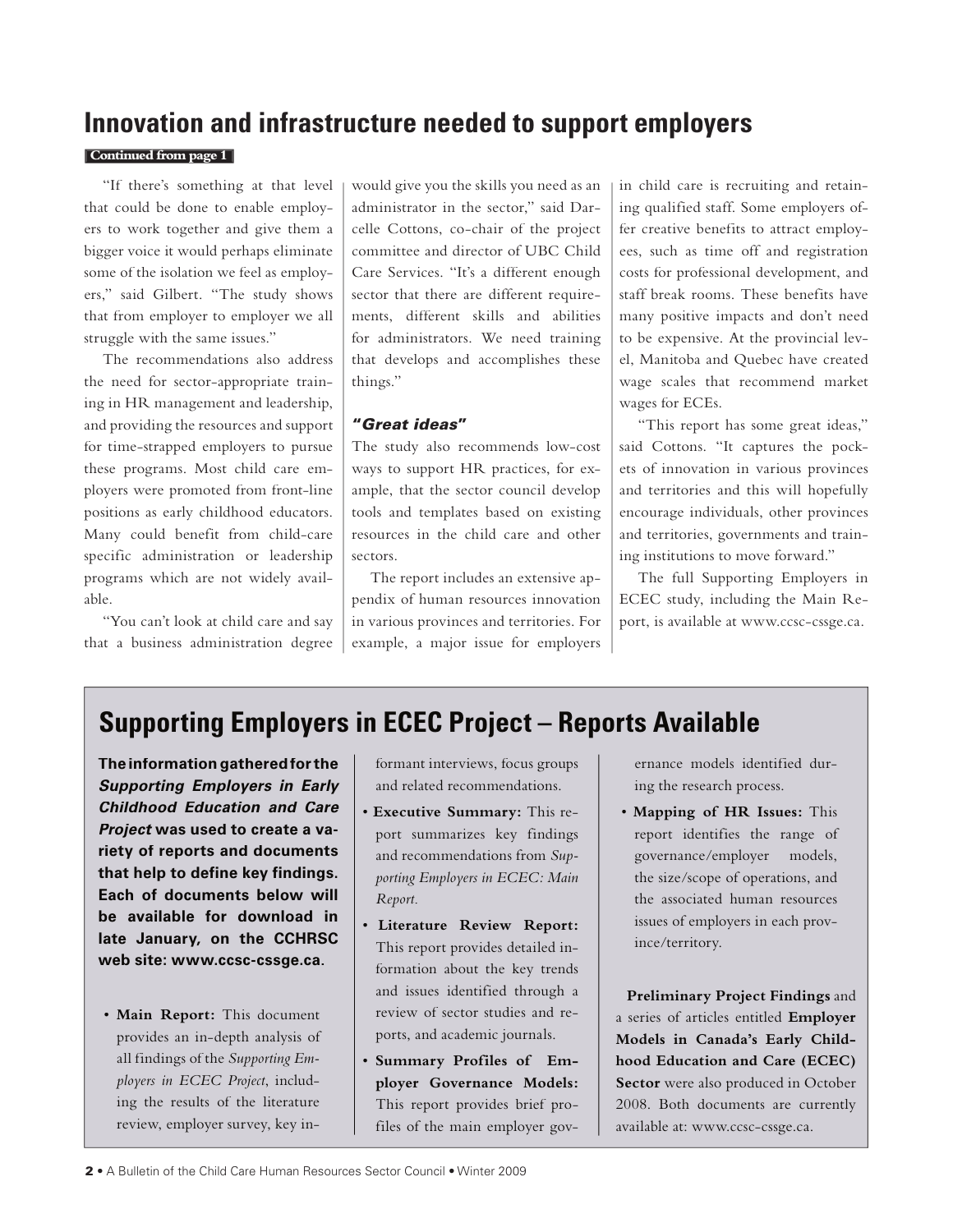# **Workforce Shortages Project an eye-opener for the sector**

**A groundbreaking sector council project that looks at child care supply and demand will provide information to help stakeholders plan ways to deal with current and future workforce shortages.**

**T**he Workforce Shortages Project is collecting national, provincial and territorial data to comprehensively estimate workforce shortages in the early childhood education and care (ECEC) sector and study the feasibility of developing tools to predict future workforce needs in 13 provinces and territories. The project is also study-

Robert Fairholm.

The most striking is the magnitude of the benefits of child care to the economy. Aside from the positive impact on parental workforce participation, the long-term benefits of improved educational outcomes for children "are huge," said Fairholm. "The long-term benefits vastly outweigh the costs."

**The most striking (finding) is the magnitude of the benefits of child care to the economy. Aside from the positive impact on parental workforce participation, the long-term benefits of improved educational outcomes for children "are huge," said project researcher Robert Fairholm. "The long-term benefits vastly outweigh the costs."**

ing the socio-economic impacts of the shortages, as well as current innovative practices around recruitment and retention.

"We're looking at what is happening with the birthrate, immigration rates, the number of graduates from ECE programs and what plans there are for child care expansion," said Margot Young, project committee co-chair and Canadian Union of Public Employees representative on the sector council board. "We've never looked at things in such a comprehensive way."

The preliminary findings are already producing some "eye-popping" results, says economist and project researcher

#### Not enough people

The sector is already facing acute workforce shortages. According to the 2006 Census, about 36% of those with ECE qualifications are working in the secFairholm. "To satisfy current needs you need to look for people with ECE who are working in other sectors or who are not in the paid workforce."

The sector council hopes the project's findings will help the provinces and territories plan for adequate numbers of staff as they develop child care spaces. Training institutions will be able to use the information to determine the potential demand for ECE programs, while the findings will help policy makers put in place initiatives to help recruit people into the field.

"The figures will show what the shortages will be and what will happen if child care spaces don't increase over time," said Christine McLean, project co-chair. "Even without adding any more spaces, we already know we need more people. But when you see the enormity of the problem and start to do the math that is the eye-opener, and front and centre is the urgent need

**"Even without adding any more spaces, we already know we need more people. But when you see the enormity of the problem and start to do the math that is the eye-opener, and front and centre is the urgent need to build the workforce."**

tor. But even if all of those who are currently unemployed instantly found a job, "you still wouldn't have enough people to satisfy the demand," said to build the workforce."

The final results of the project will be available in May 2009 at www.ccsccssge.ca.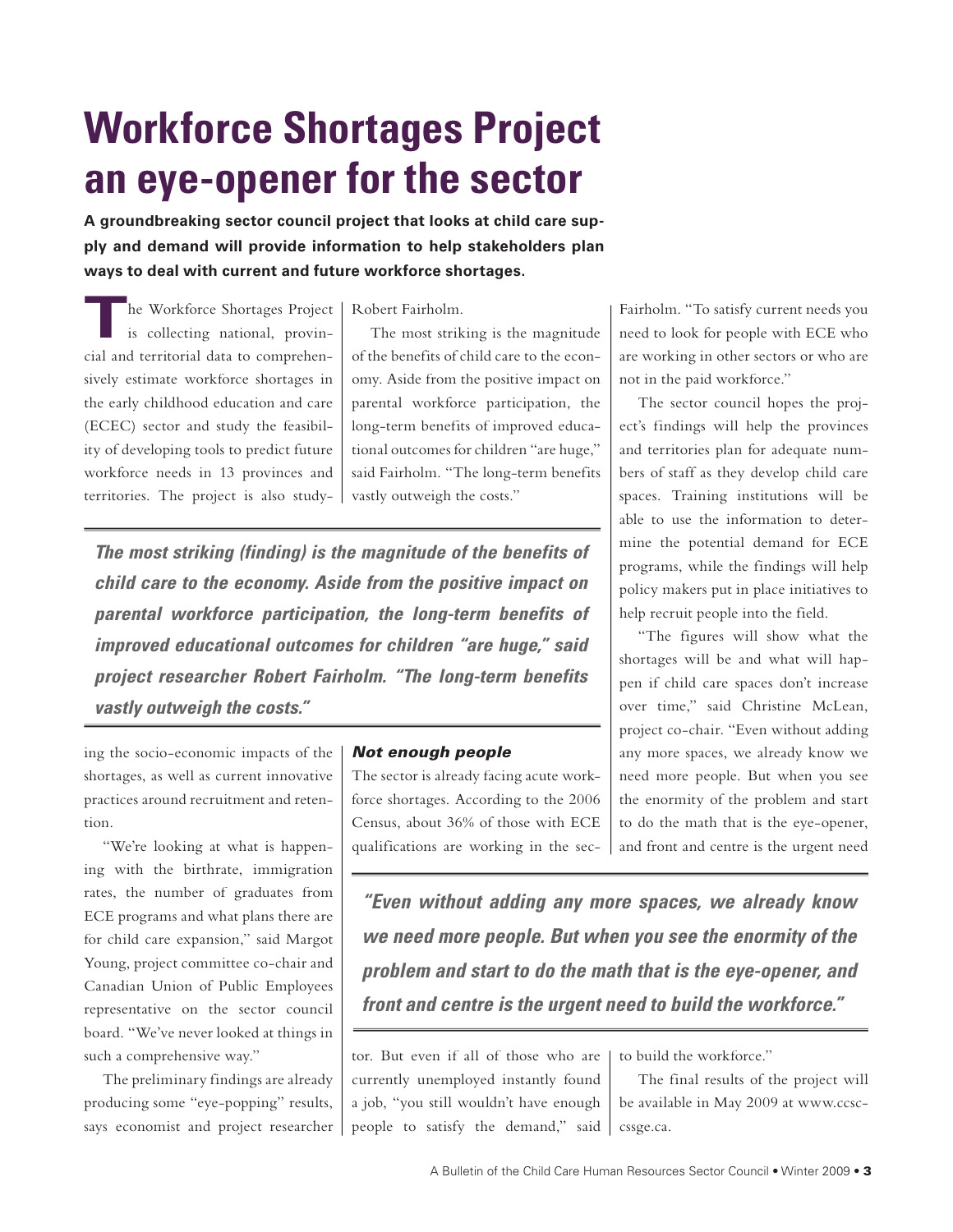# CCHRSC Projects **Pathways to ECE Credentialing**

**Credential assessment processes for early childhood educators (ECEs) vary widely across Canada, with few common approaches in place. Yet, whether voluntary or mandatory, credential assessment (certification, registration, and equivalency) can play a key role in building a professional and skilled ECE workforce.**

hat's why the Pathways to ECE Credentialing Project focuses on creating a tool kit designed to increase understanding of credential assessment processes across the country and support skills development in the sector.

The first step in the Pathways project was the creation of occupational tools including an *Essential Skills Profile (ESP)* and an *Occupational Language Analysis (OLA)* for the early childhood educator role. With the ESP and OLA nearing completion, the focus is now

**The focus is now on creating a guide to ECE credentialing in Canada. The guide will contain detailed information on each process, the steps involved, and potential outcomes.** 

on creating a guide to ECE credentialing in Canada. The guide will contain detailed information on each process, the steps involved, and potential outcomes. In addition, a secondary analysis will use the Occupational Standards for Practitioners, ESP, and OLA as a common framework to review the processes and determine how they reflect the occupational requirements.

Once complete, the *Guide, Essential Skills Profile*, and *Occupational Language Analysis* will form the foundation for the *Pathways to ECE Credentialing Tool Kit*, available in Fall 2009.

## **What is an Essential Skills Profile?**

**Essential skills are** enabling skills **that help people perform the tasks required by their occupation. They provide people with a foundation to learn other skills and enhance people's ability to adapt to change. There are** nine **essential skills: writing; reading text; document use; numeracy; oral communication; working with others; thinking skills; computer use; and continuous learning.** 

**A**n Essential Skills Profile describes how each of the nine essential skills are used by workers in a particular occupation. For each essential skill, a profile generally contains:

- Complexity ratings that indicate the level of difficulty of the tasks related to the skill.
- Examples that illustrate how that skill is used in the occupation.
- A standardized description of how

that skill is used to allow comparisons between occupations.

For more information on essential skills, see the CCHRSC's Spring 2008 bulletin at: www.ccsc-cssge.ca, or visit www.itsessential.ca.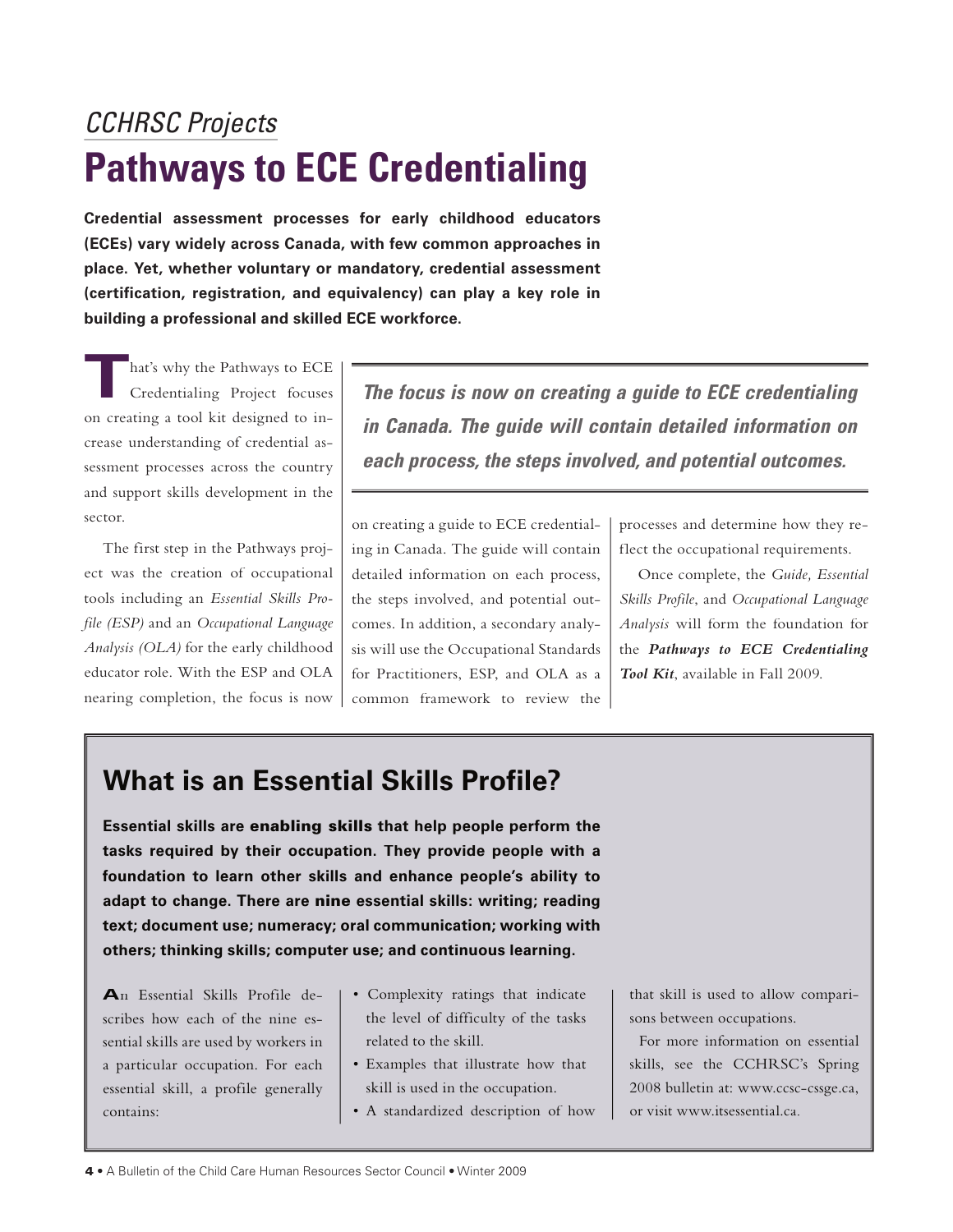### **What is an Occupational Language Analysis?**

**An Occupational Language Analysis (OLA) defines the standard language requirements (speaking, listening, reading, and writing) of an occupation. More specifically, the OLA identifies the Canadian Language Benchmark levels required to perform tasks identified in the Occupational Standards and Essential Skills Profile.** 

**B**enchmark levels are assigned on a scale of  $1 - 12$ . It is important to note that the OLA does not identify just one "mastery" level benchmark for each task identified, but instead provides a range

of benchmarks. By identifying both the minimum and highest level required to perform the task, the user is able to identify where they fall in the range and set objectives for growth and development.

All Occupational Language Analyses are validated by sector stakeholders prior to release. For more information, visit www. itsessential.ca and review the language analyses section.

## **Who might use an Occupational Language Analysis?**

| Trainers, curricula<br>developers, English<br>as a second language<br>teachers | • to develop occupation-specific language training curriculum, course<br>materials or assessment tools<br>• to understand language complexity<br>· to modify non-language training (e.g., technical, soft skills training)<br>to accommodate a broader range of language proficiency |
|--------------------------------------------------------------------------------|--------------------------------------------------------------------------------------------------------------------------------------------------------------------------------------------------------------------------------------------------------------------------------------|
| Employers                                                                      | • to understand and identify communication requirements of an<br>occupation<br>• to accommodate or bridge communication gaps<br>• to inform the development of workplace training plans<br>• to inform policy development<br>• to assist in performance management                   |
| Students, potential<br><b>ECEs</b>                                             | · to understand occupational language requirements<br>• to plan for personal/professional development to meet occupational<br>language requirements<br>• to identify career paths<br>• to build resumes                                                                              |
| Sector councils,<br>sector organizations,<br>unions                            | • to define occupational requirements<br>• to evaluate, facilitate and/or support occupation-specific<br>learning opportunities<br>• to inform the development of HR tools and products                                                                                              |
| Career and guidance<br>counsellors                                             | • to advise individuals on career options and educational routes                                                                                                                                                                                                                     |
| Governments                                                                    | • to inform labour market policies and programs                                                                                                                                                                                                                                      |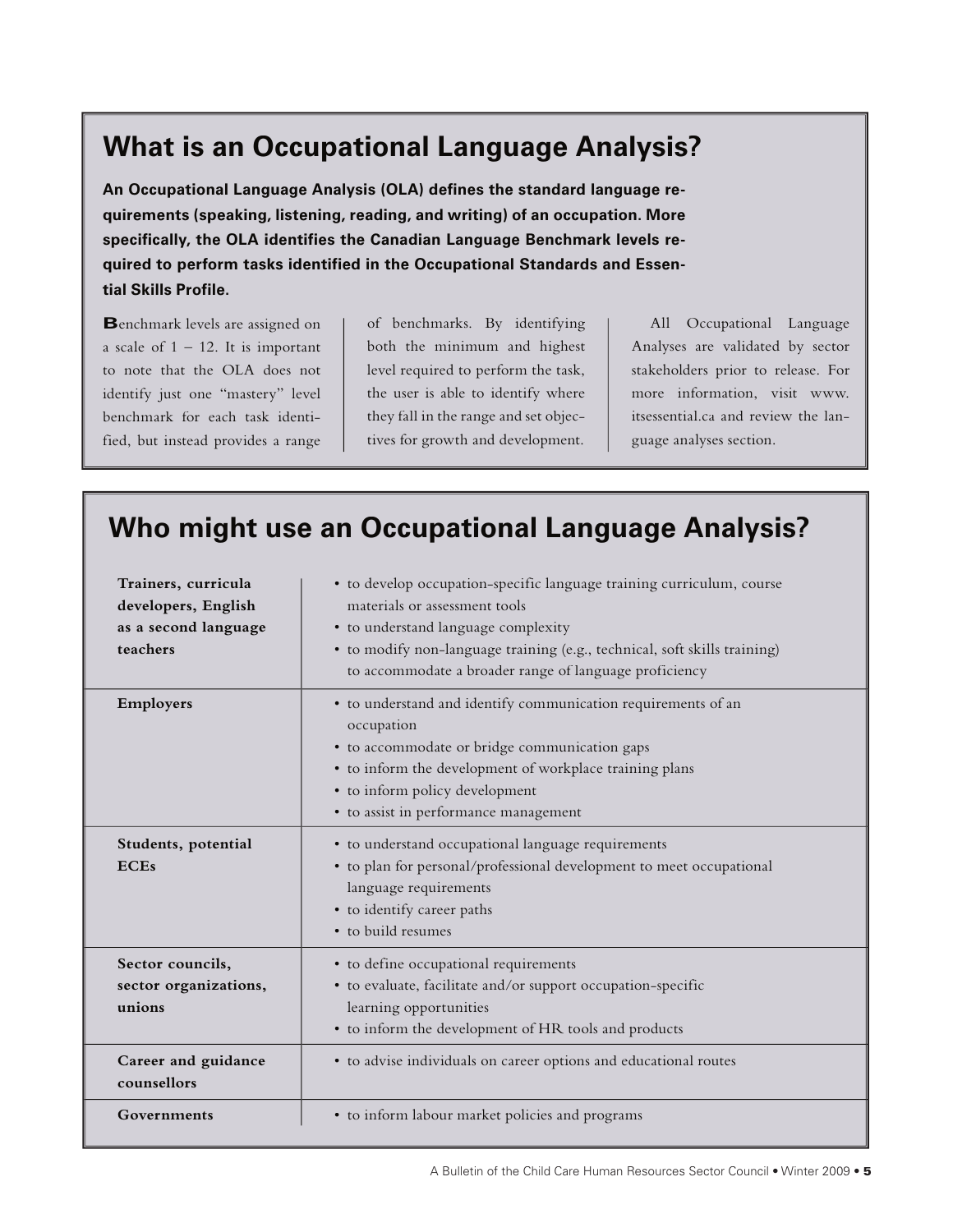### **Mentoring project for supervisors uses occupational standards**

**Ontario is piloting a new program for child care supervisors de- for ECES signed to improve the quality of licensed care. Mentoring Pairs for Child Care matches less experienced child care supervisors with those who have more experience in their own communities. The sector council's Occupational Standards for Child Care Administrators is an integral part of the program. program.**

THE OCCUPATION OF THE PIO for the program," said Tammy Mc-Cormick-Ferguson, Executive Director of the Early Childhood Community Development Centre (ECCDC) in St. Catharines. The organization is implementing the program and used the standards to develop training material, help match supervisors into pairs, and to inform the evaluation.

The members of each mentoring pair will work their way through a process of group learning, one-on-one conferencing, networking and guided communication to develop their supervisory skills. They and their employers will receive an honorarium to help offset expenses related to project participation. Mentors and mentees must commit to at least 11 hours a month for a 12-month period. The pilot phase—from January 2009 to December 2009—is restricted to 12 communities and can accommodate up to 400 mentoring pairs, but the next phase in 2010 will be province-wide and be available to up to 800 mentoring pairs.

#### College credit

Eleven community colleges that offer ECE programs are associated with

the pilot, but only eight offer post-diploma child care administration programs. The latter have agreed to provide equivalency should they develop an administration program. The project intends to work with all other colleges with ECE programs in Ontario in 2010 and is hopeful that a solution can be found so that all future participants can also receive college credit.

The Mentoring Pairs for Child Care program was developed in response to the report by Ontario's Best Start Expert Panel on Quality and Human Resources, which identified a gap between the actual and required knowledge for child care supervisors to do their jobs.

"The report said that an important way to affect quality in child care is to ensure that the skills and knowledge are there at the leadership level," said Jamie Kass, the sector council representative on the Mentoring Pairs for Child Care project advisory board. "This project gets to this issue by supporting supervisors, directors, and administrators to improve their skills and knowledge through a mentoring approach."

For more information please visit: mentoringpairsforchildcare.org.

# **Occupational Standards**

 $\blacksquare$  ince the first set of Occupational Standards for Child Care Practitioners were developed by the Canadian Child Care Federation in 2003, the range of services provided by the early childhood education and care (ECEC) workforce has grown extensively. As the sector evolves, there is a need to reexamine the scope of the core occupation in ECEC and determine if there are new/emerging occupations that will require additional standards. This, combined with the recognized need to update occupational standards regularly, led to the *Occupational Standards for Early Childhood Educators Project.* The project began in October 2008 and focuses on:

• **Research and consultation to determine the scope of the core occupation in ECEC (Winter 2009)**

The full range of services that the ECEC workforce provides will be explored, including school-age care, infant care, family child care, and inclusive child care.

• **Development of the Occupational Standards for ECEs (Spring/ Summer 2009)**

The standards will be developed through a series of workshops with early childhood educators and child care workers working directly with children on a day-to-day basis.

• **Validation of the Occupational Standards for ECEs (Fall 2009)**  The standards will be validated through a series of consultation sessions with key stakeholders, including ECEs and child care workers.

The final *Occupational Standards for Early Childhood Educators* are expected to be available in Spring 2010.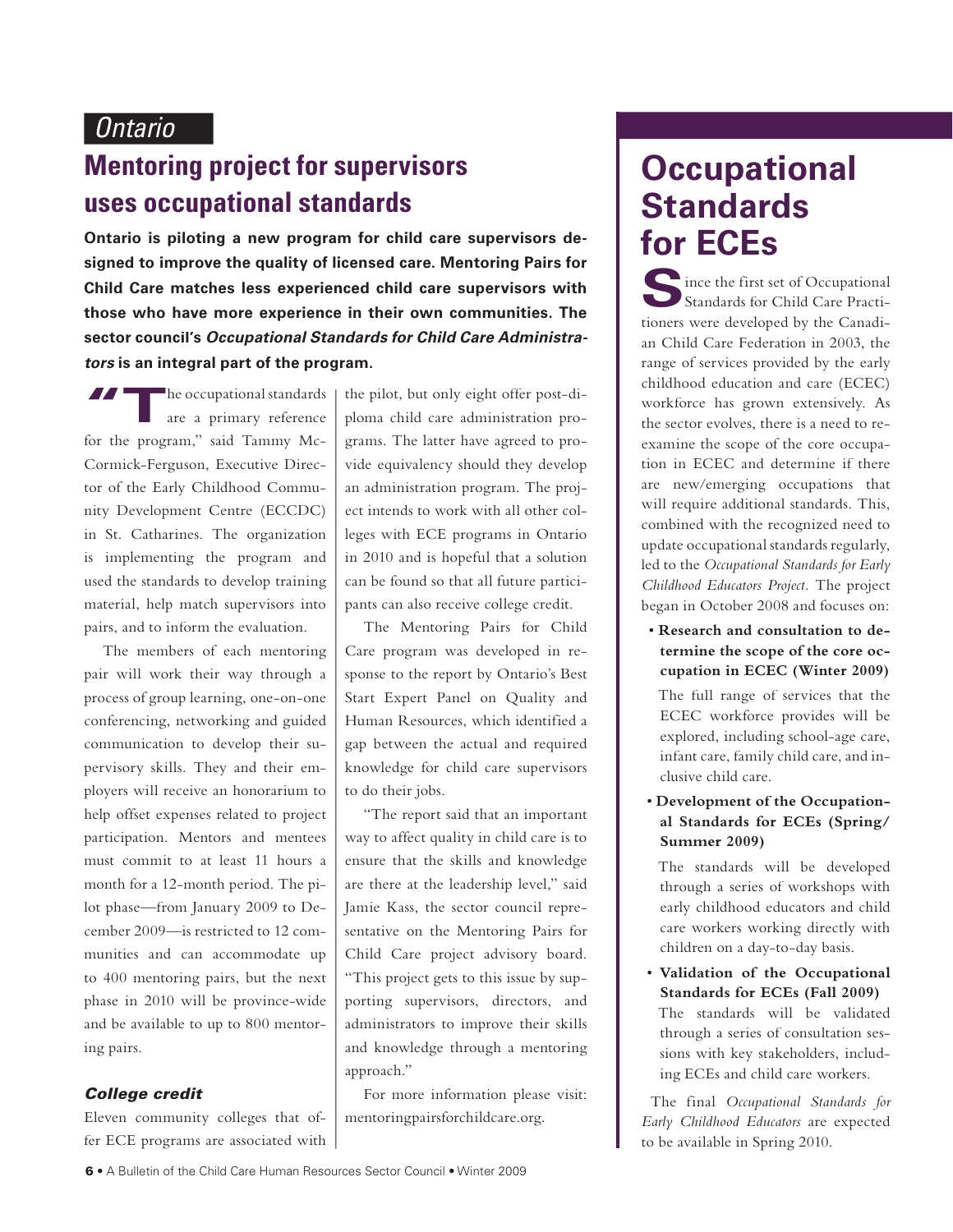# **Would you like to participate in creating Occupational Standards for ECEs?**

**Between May and October 2009, 10 - 12 workshops**  will be held to develop and validate the Occupa**tional Standards for ECEs. While locations have yet to be determined, participants must include ECEs and child care workers working in a wide range of settings and environments. Each workshop will require a voluntary commitment of between half a day and three days. Mileage, parking and meals will be reimbursed.** 

**If you are an ECE who would like to participate,** 

**please fill out and return the form below by February 20, 2008.** 

**If you are an employer who would like to recommend that a member of your staff participate, please have the staff member fill out and return the form below by February 20, 2008.** 

*Note: Each workshop must include a broad range of perspectives and experiences. As a result, participants selected will depend on the response from their region. Not everyone who responds will be* 

# **Occupational Standards for ECEs Workshop Participant Form**

Please fill out and return the form below by February 20, 2009. Forms can be submitted by fax: (613) 239-0533 or mailed to: Child Care Human Resources Sector Council, 151 Slater St, Suite 714, Ottawa, ON K1P 5H3.

|                                                                                                                 |                |                 | Position/title:                                                                                    |  |  |
|-----------------------------------------------------------------------------------------------------------------|----------------|-----------------|----------------------------------------------------------------------------------------------------|--|--|
| Number of years in the field:                                                                                   |                |                 |                                                                                                    |  |  |
| Place of employment:                                                                                            |                |                 |                                                                                                    |  |  |
|                                                                                                                 |                |                 | Street address: City/town: City/town: Province/Territory:                                          |  |  |
|                                                                                                                 |                |                 | Evening Phone: 2008                                                                                |  |  |
|                                                                                                                 |                |                 |                                                                                                    |  |  |
| Please respond to the following questions:                                                                      |                |                 |                                                                                                    |  |  |
| 1. What age groups do you work with? (Check all that apply)                                                     |                |                 |                                                                                                    |  |  |
| $\Box$ Infant $\Box$ Toddler $\Box$ Pre-school $\Box$ Junior Kindergarten $\Box$ Kindergarten $\Box$ School-age |                |                 |                                                                                                    |  |  |
|                                                                                                                 |                |                 |                                                                                                    |  |  |
| 2. What type of organization do you work for? (Check all that apply.)                                           |                |                 |                                                                                                    |  |  |
| $\Box$ Not-profit (board led) $\Box$ Commercial/Private $\Box$ Aboriginal $\Box$ Community                      |                |                 |                                                                                                    |  |  |
| $\Box$ Worksite/Private Company $\Box$ Education Institution/Hospital $\Box$ Government                         |                |                 |                                                                                                    |  |  |
| 3. Do you work in a unionized $\Box$ or non-unionized $\Box$ environment?                                       |                |                 |                                                                                                    |  |  |
|                                                                                                                 |                |                 | 4. How much time can you commit to the Occupational Standards development or validation workshops? |  |  |
| (Check all that apply.)                                                                                         |                |                 |                                                                                                    |  |  |
| $\Box$ Half a day                                                                                               | $\Box$ One day | $\Box$ Two days | $\Box$ Three days                                                                                  |  |  |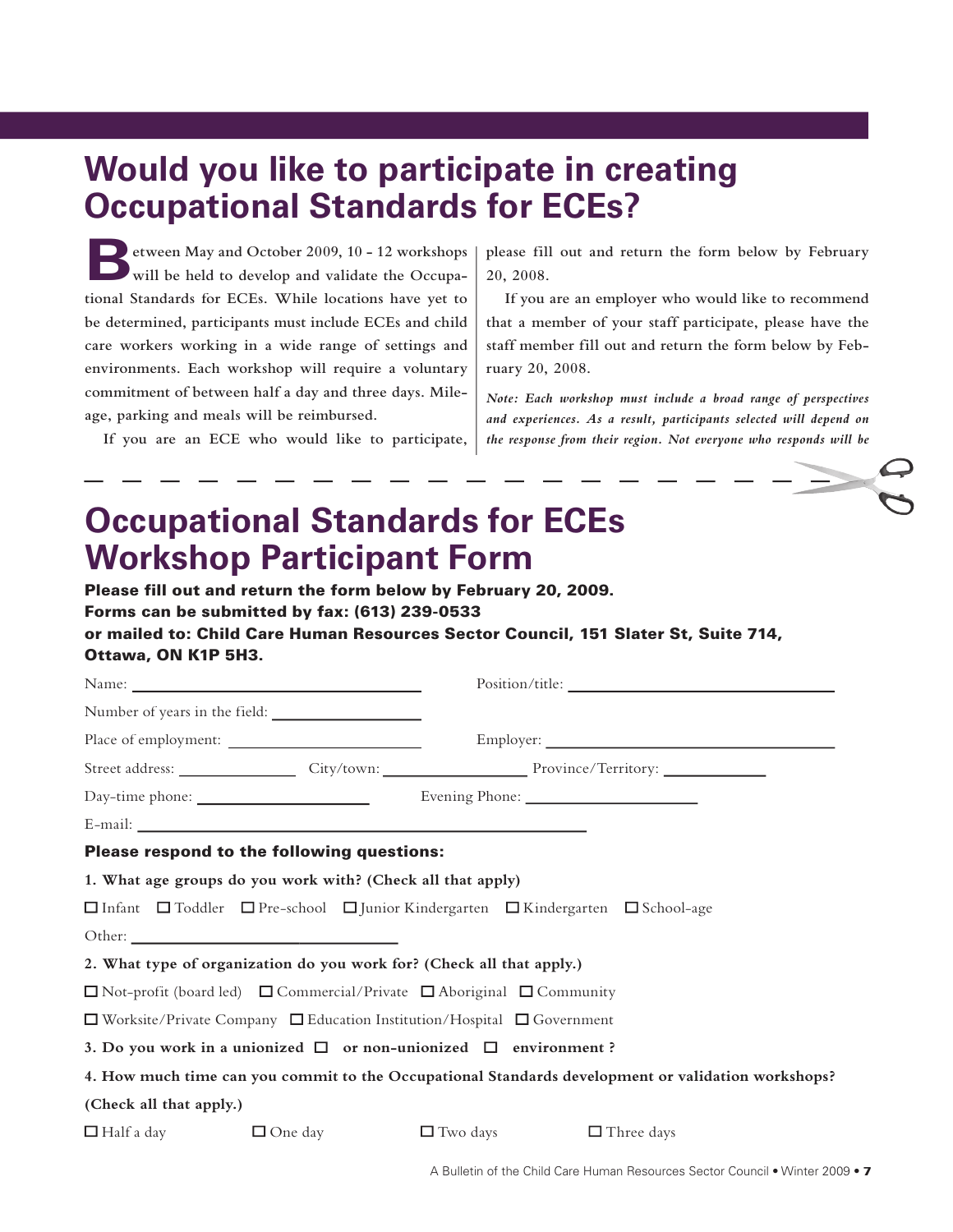## **Inclusion symposium generates sharing of ideas, energy**

**A pan-Canadian, cross-sectoral gathering to share the lessons learned about innovations in inclusion in early childhood education and care (ECEC) brought almost 200 participants to Winnipeg in August 2008.**

There was a lot of energy,<br>
and sharing of ideas and practices," said Debra Mayer, executive director of the conference's sponsor, SpeciaLink: The National Centre for Child Care Inclusion. "The symposium tapped into a need expressed by many—'How is inclusion working in your part of the country? What can I learn from the experiences of others? How can we do a better job of including children with special support needs?' The presenters willingly shared their knowledge and there was an energy and commitment that ran strong over the three days."

Participants heard from presenters on topics such as: ways to develop inclusive practices in ECEC programs; provincial and territorial policy responses to inclusion issues; and programs that provide on-site support for inclusion, work with Aboriginal families who have children with special needs, and collaboratively teach independence of movement to children with severe disabilities.

The event marked the first time in 16 years that researchers, parents, early childhood educators and interventionists, policy makers, researchers and academics came together to discuss child care inclusion issues.

CCHRSC Executive Director Diana Carter reported to the symposium on the current status of inclusion training in ECEC. She said that while inclusion issues are receiving increased attention in the sector, much needs to be done to ensure improved training for practitioners working with children who have special needs.

Carter said three key areas need to be addressed: clear and consistent training requirements for ECEs to work effectively with children who have special needs; standards to inform these training requirements; and a clear plan of action with activities, timelines and performance indicators.

Visit www.specialinkcanada.org to view or download the symposium sourcebook, *Applying Lessons Learned*  and many of the presenter PowerPoint presentations.

# **Labour Market Information Research Agenda (LMIRA)**

**L**abour Market Information (LMI) is data collected on a particular workforce or sector of the economy. Regularly collected labour market information is important because it helps paint a picture of an occupation in the short- and longterm and can be used to inform decisions related to employment, work and business by governments. In turn, it can help determine the type of investments that would benefit the sector at the regional, provincial/territorial and federal level.

The CCHRSC's Labour Market Information Research Agenda Project was developed in response to the need for consistent, regularly collected, pan-Canadian data on Canada's early childhood education and care (ECEC) workforce. In addition, data collection methods vary across the country, making it difficult to analyze and compare. The LMIRA project will address these issues by bringing together a panel

of experts to examine data collection methods and create a long-term research planning agenda for the sector. The expert panel will include:

- Labour market economists.
- Early Childhood Education and Care experts.
- Labour market and ECEC data experts.
- Government officials from departments involved in labour market information and ECEC data collection at the federal, provincial/territorial, and municipal levels.

The final LMIRA will recommend ways to improve the availability of labour market information on the ECEC sector.

The LMIRA project began in Spring 2008. The final agenda will be released in Fall 2009.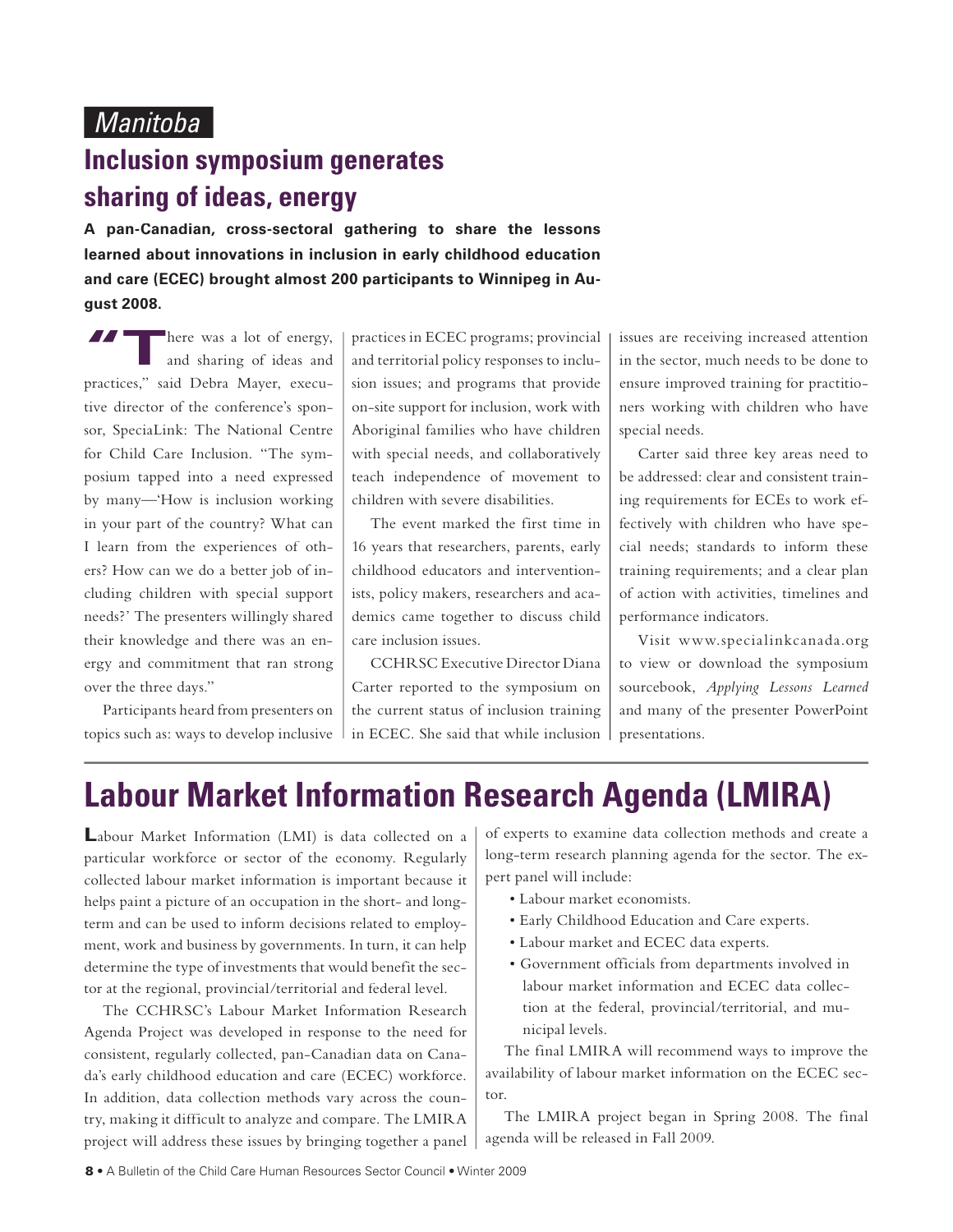# **Comings & Goings**

#### Farewell Dixie…

**This summer the CCHRSC said good-bye to longtime board member Dixie Mitchell. Over the past five years, Dixie has played a key leadership role on the council's board and executive committee. Dixie brought a wealth of experience to her work with the council, including extensive knowledge of training, mentoring, inclusion, and aboriginal and northern communities. She also contributed greatly to several CCHRSC projects, including the Occupational Standards for Child Care Administrators project, which she co-chaired. Dixie's commitment, dedication, and insight will be missed.**

#### Welcome Ann…

**This fall the CCHRSC welcomed Ann Keizer as our newest Director at Large. Over the past twenty years Ann has held a variety of roles in the early childhood sector, including time as a child care provider, employer, board member and post-secondary trainer. Ann is currently employed as Regional Early Childhood Consultant with the Government of Northwest Territories. Based in Fort Smith, Northwest Territories, Ann brings extensive knowledge of northern and rural child care to the CCHRSC board. Welcome Ann!**

## **Transitions**

A **representative from the Provincial/ Territorial Directors of ECEC Working Group sits on the CCHRSC board in an ex officio (non-voting) capacity. This year Lenora Angel, Executive Director of Child Care Programs and Services with the Government of British Columbia joined the CCHRSC board, taking over for long-time P/T representative Kathy Reid, former Director of the Manitoba Child Care Program.** 

**Kathy's presence on the CCHRSC board was critical in sharing the provincial/territorial government perspective and ensuring that the CCHRSC was well-informed of government initiatives across the country. Her involvement in several CCHRSC projects, including the Career Promotions and Recruitment Strategy project, contributed much to the work of the council. The CCHRSC looks forward to continuing its relationship with the P/T Directors of ECEC Working Group through Lenora.**



### **Publisher:**

**Child Care Human Resources Sector Council 151 Slater, Suite 714 Ottawa, ON, K1P 5H3**

**Editors: Bozica Costigliola, Samantha Peek**

**Design: JPP Communications**

**Translator: Jocelyne Tougas**

**Printed by union labour at Impart Litho Legal Deposit NLC—BNQ 2009**

**The opinions and interpretations in this publication are those of the Child Care Human Resources Sector Council and do not necessarily reflect those of the Government of Canada.**